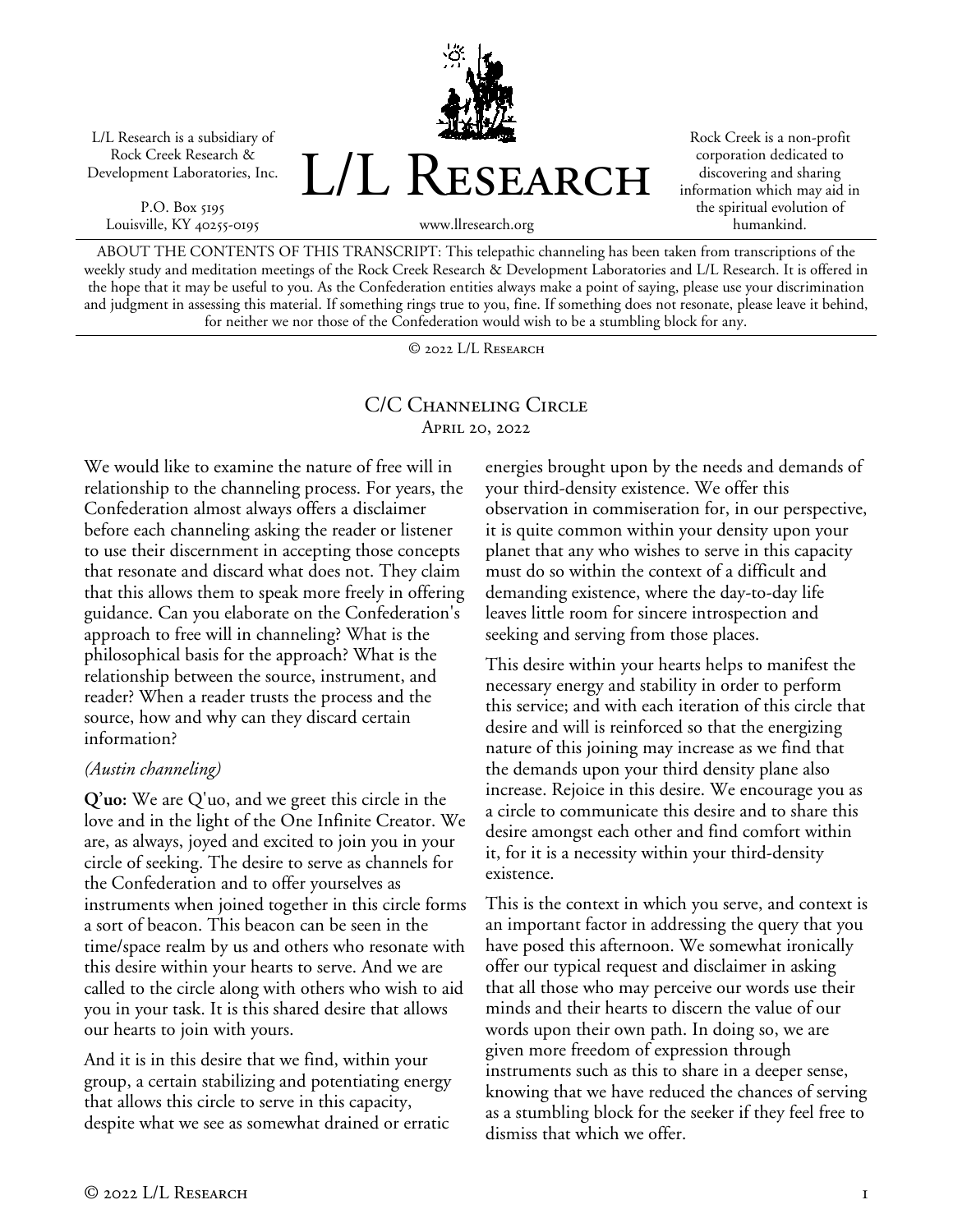Offering this disclaimer and making this request changes the context of our relationship with the instrument and the reader or listener. It instills a certain mindset within those who see value in our words, and we hope and courage—we correct his instrument—encourages them to place their own faculties first and use our service, and the service of this circle, as supplementary to their own sovereign path.

When those who perceive our words, accept this disclaimer, and permit our request with sincerity, it further changes the context of the relationship, for knowing that the word spoken through instruments such as this may be waived by the sovereign seeker instead of accepted without question allows us to rest in the fact that our words are serving as catalyst for the seeker, not as instruction or prescription.

It is our desire to offer catalyst and not instruction, for there is little growth or understanding that comes from accepting instruction without question. Yet when words of guidance such as ours are evaluated and sat with and placed in the heart to be compared to one's own ideals, and one's own path, they may become transformative, not because of their accuracy necessarily, but because they have allowed the seeker to learn more of the self, and the nature of the self as the Creator, and to the nature of the Creation about one as inseparable from self and Creator.

This is the primary reason for the disclaimer that we offer, and is the foundation to our approach to honoring free will as we interact with planets such as yours. The foundation comes from a desire not to string planets along, necessarily, to adopt them into our view of the universe, but to support them in discovering their own view of the universe. This may be done by sharing what we have discovered upon our path. But we do not believe or wish to convey that our own view of the universe is the only view; the Creator has many facets and aspects that may be discovered by each social complex and by each individual upon their own paths. To limit one's discovery of the universe to those words that we share with you would be to limit the Creator itself. This is not only undesirable for us, but indeed it is impossible. In an attempt to place such limitations upon the seeking of other selves, we have discovered that this creates further distortion and necessitates restitution and restoration on the part of the entity or entities that were influenced in this way.

As we have shared with you in previous sessions, the relationship of the Confederation with your planet is one that has evolved and has changed based upon the context of your own social complexes, your own cultural movements, and our own learning done through this interaction. You will notice that long in what you call the past, we the Confederation had been much more open in our willingness to interact with those upon your planet. We have appreciated the freedom to appear in more literal and physical ways to those upon your planet, and also find other methods or modes of interaction that span beyond the more subtle communication that we do through the work of dreams, through subtle visions, and through services such as this channeling circle.

The question that may arise from this observation in light of the query that you have posed for the circle may be "Why have we landed on a more withdrawn approach to interacting with your planet?" For this is also central to the question of free will in the context of our relationship with you.

We have found ourselves put into undesirable positions when interacting in more direct ways. We have found that our interaction has had undesired influence, and this is not due to the inaccuracy or falseness of any interaction that we have had with your planet. We have always done our best to communicate and share the love and the light of the Creator in the most undistorted way possible. The undesirable position that we found arising from our relationship with your planet has come from a misunderstanding on our part of the cultural context in which we have offered ourselves to you.

When we have interacted with your planet in more direct ways, we have found that this influence has been a source of more confusion than enlightenment, that the catalyst offered by this interaction had less chance of offering positive transformational growth and instead increased distortions of a more negative or service-to-self nature because of our lack of understanding in how the particular light that we shared would be received.

When examining how our disclaimer within these channeling sessions may be evaluated by the seeker, this is a key aspect that we wish to instill by making such a disclaimer. We may share ourselves as freely and openly as we can in the context of a circle such as this, yet we cannot know how our words will be received. We may intend to convey certain ideas in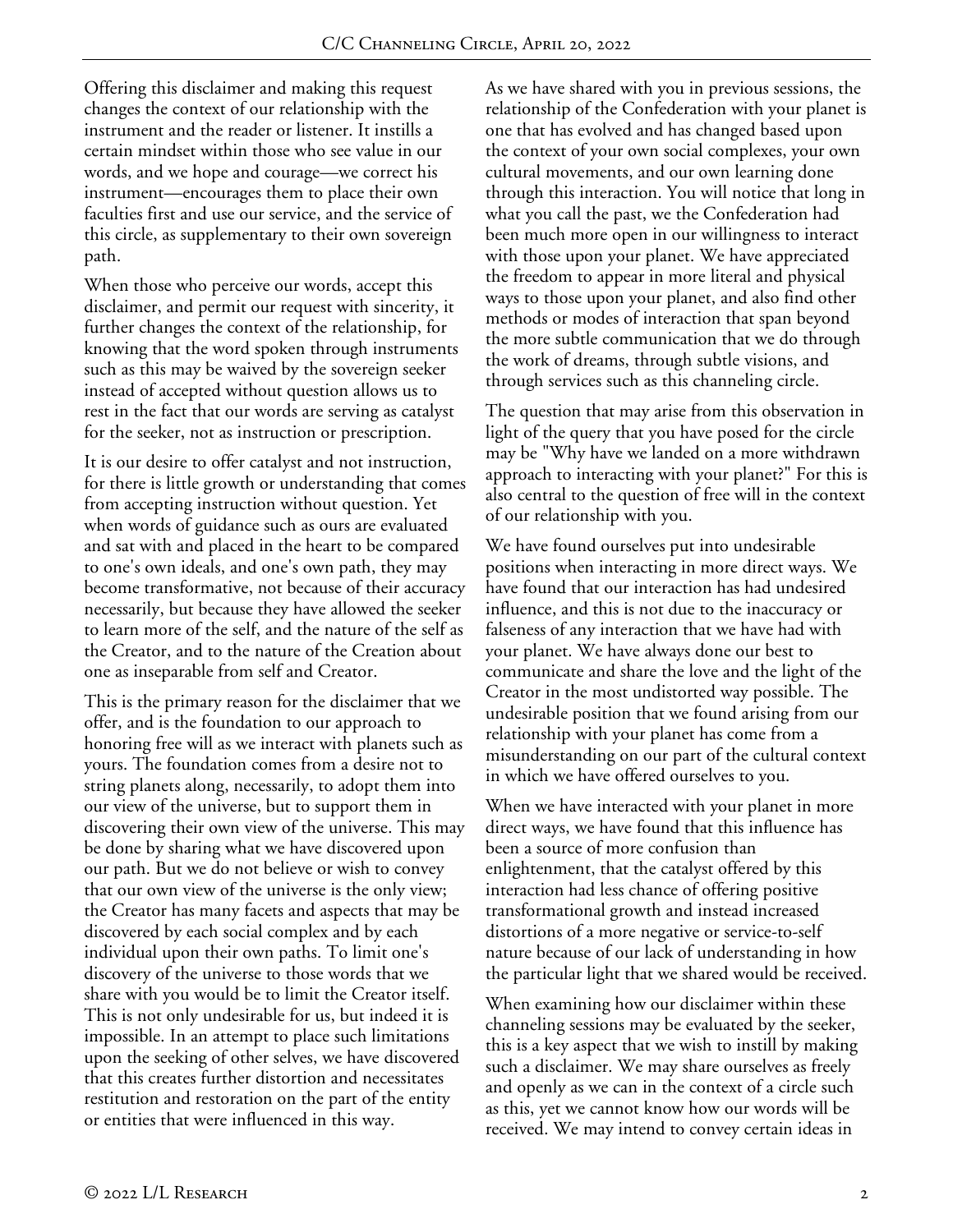order to bring about certain contemplations or transformations within the reader or the listener. Yet these may be placed within the self in ways that we could not predict. And so, when we ask the seeker to utilize their own discernment in evaluating our words, we are honoring the fact that, within the third density, all truth is filtered through a personal lens fortified by the illusion and by the veil of forgetting.

We cannot fully comprehend with specificity the nature of your beingness behind this veil. We may see many things that you do not see. We may read energies that are only perceivable to you on a subtle or intuitive or feeling level, and through this perception we may offer insight that is unique or novel to you. Yet, it would be improper in the eyes of the Creator for us to know every minute detail of how every interaction would unfold. We do not have omnipotence and we cannot predict with a certainty how our words will be received.

To reinforce this layer of disclaimer, we have limited our interactions with your planet significantly, and a primary means of communication has been found within channeling circles such as this. For in offering our service in this way, there are several benefits that helped to reinforce the desire to honor the free will of your peoples. One benefit is that when channeling with a group such as this, there is the interaction between the instruments and us, the source, in a way that allows us to be filtered through a cultural understanding held by the instruments and the group. We benefit from the perception of the instruments of the world, in that it informs the information that flows through each instrument, and informs us of more creative ways to convey information with accuracy as we grow in relationship with instruments such as you.

Another benefit to honoring free will that comes from limiting our interactions to methods such as this comes from the aspect of what might be called plausible deniability. For our words are being spoken by a human mouth and cannot be proven using your methods of research in the material realm and science. And thus, those who perceive our words and accept the reality, or possibility, that they are real, must do so based on a certain faith, not in the instruments or in the source—that is, us, the Confederation of Planets in Service to the One

infinite Creator—but instead in the value of the words themselves.

When the process cannot be proven beyond a shadow of a doubt, more emphasis must be placed upon the value found within the communication and the effects of that communication in the life of the seeker. This place is the impetus for belief on to the sovereign seeker, who may, at any moment, decide that this process that is unfolding, where the source of this information is invisible, and spoken through human instruments, may be dismissed, for it is just one among many sources of information that speak to these spiritual truths.

If we came to your planet in our own form and displayed our technologies and our beingness in full view, it would be impossible for most upon your planet to deny that the information we share with you comes from a place of higher understanding, and thus it would be accepted without question. When instruments such as yourself offer themselves to serve as a filter, it removes this possibility, so that the distortions that we have found ourselves affecting on your planet in the past may be reduced.

We encourage this circle and those who perceive our words to further contemplate the effects of sharing information that is transformative, and accepting information without question based on trust in a process rather than the value of the information itself. Within the complicated energetic dynamics of third density, it is impossible to know the influence of one's actions, and in the position that you within the circle have found yourselves it is vastly important to constantly evaluate the impact of your service as it is perceived by more and more people, to examine the energetic nature of your relationship amongst each other and those who you share this information with.

We encourage you to follow your hearts, to listen to the guiding voice within you that constantly points towards your desire to serve in an undistorted and clear sense while also reflecting constantly on the service that you perform and the nature of its influence within your realm of service.

At this time, we will take leave of this instrument and transfer the contact to the one known as Gary. we are Q'uo.

*(Gary channeling)*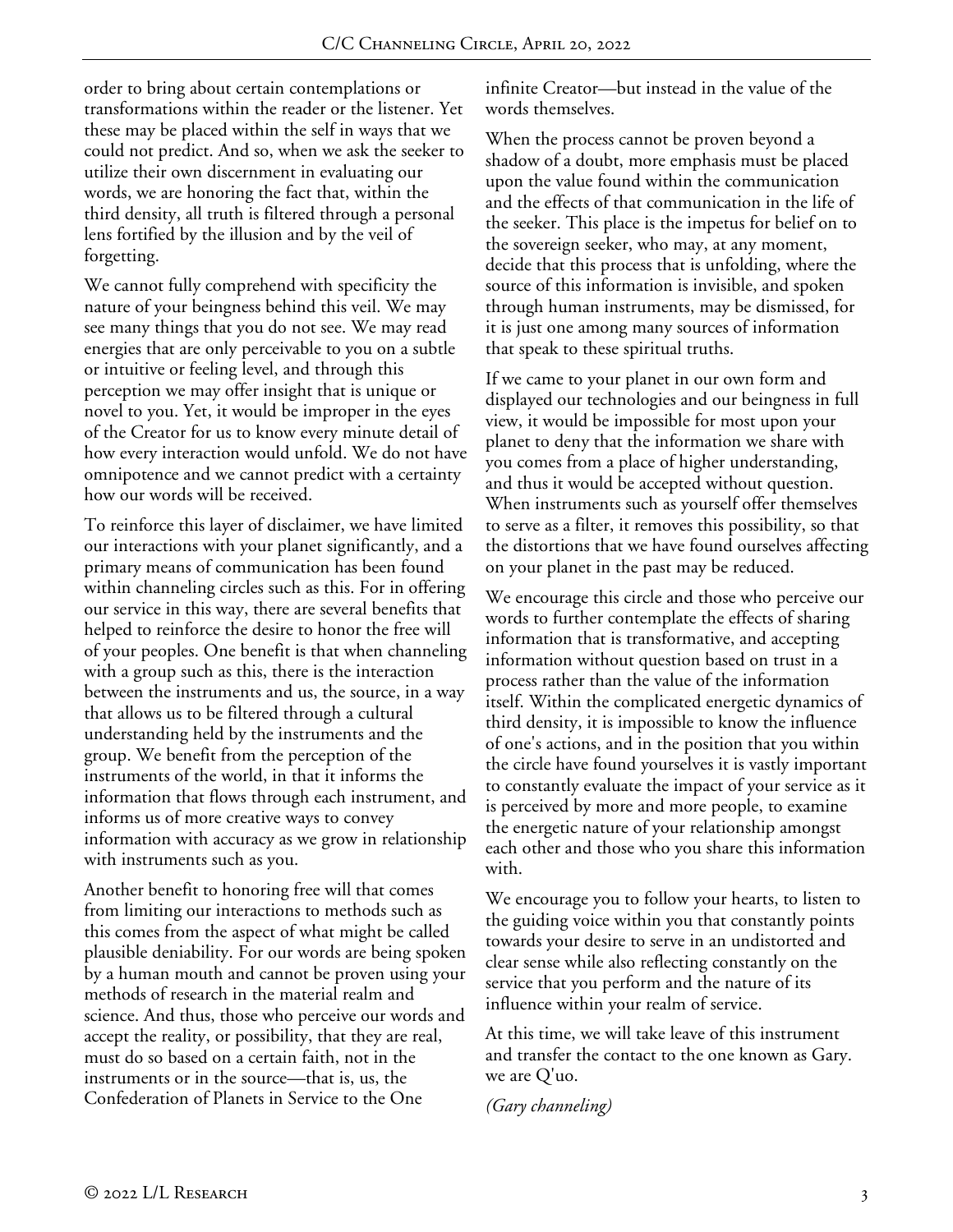We are those known to you as the principle of Q'uo, and we greet this circle again through this instrument with a baseline attitude of gratitude for this circle, for giving of itself to this service, taking the time to meet, choosing this over other opportunities. We recognize that your experience is not, by most relative measures, an easy one in any sense. This instrument receives us from a state of feeling rather depleted himself due to the rigors of your world, and we might gently suggest the fastidious guarding of the energies in the lead-up to these sessions if one wishes to serve from a more optimal state, shall we say.

Nevertheless, you as instruments need not be perfect. You need not be Olympic athletes, shall we say, for first and foremost, it is the strength and the purity and the totality of your desire to serve that offers us a grounding station with which to connect our energies and transmit our message through this circle and the home circle and others with whom we work.

Your desire to serve arises from that level of beingness which is not often evident to your conscious senses, that level wherein you are radiant with light moving into that space that is beyond name and form, where you are less identified with the outer masks that you hold onto so tightly and instead rest as one in the wholeness of all things and the peace that prevails there. Trust in this place within yourself and relax the tensions, the doubts, and the worries, for this is not a graded experience, nor is there one best way to serve as a vocal channel. As your own recollection of our now many years of speaking through this group understands, there are a virtually infinite number of ways to creatively point complex minds with complex concerns toward the simple unity of all things.

Each of the myriad facets of your world, of which each succeeding year and generation brings yet more and more for you to navigate, serves as a touchstone for us to orient the attention toward the fundamental eternal principles of spiritual evolution that are present and relevant and needed in your experience [now] as they are on every plane however uniquely interpreted and accessed they may be upon each plane or level of awareness. The more distortion that any given society generates in its thoughts, its relationships, and its conceptions of who it is and how things operate just gives us more

platform, shall we say, to springboard from, to share our emotions—we correct this instrument message.

For however thick and opaque and tangled the distortion may be in seemingly drifting from the unity of all things and blocking the vision of the self from the Creator, nonetheless, distortion arises ultimately as a non-dual facet of that One such that no distortion can, in a literal or true or actual sense, separate the self from the Creator, but can instead only create the illusion of separation from the Creator.

To speak more directly now to your area of focus for this circle regarding that well-worn disclaimer with which we preface our messages, and its implication for the dynamics of free will at play, we have spoken to considerable length on this point and might ask that you consider the nature of teach/learning and learn/teaching between any two entities.

These reciprocal dynamics of teaching and learning can happen between any two, whether they are seemingly of equal evolution or at different, as you might conceive it, vertical stages in their evolution. Teaching may happen going both up and down, down and up, or across more lateral planes, even the young teaching the old and vice versa.

When one considers the classical sense of the teacher and the student whereby the teacher is presumed to have a greater depth and or breadth of knowledge, due presumably to their own experience and training and qualification, for such there is a seeming disparity and knowledge between the one who learn/teaches and the one who teach/learns, with the weight of that balance being upon the one who teach/learns in being the dispenser of a knowledge and perspective.

What is it that transpires between the two in this scenario? Does the teacher do the learning for the student by teaching them a subject, say, such as math, or in your case, metaphysics and philosophy and the using of catalyst for growth? If such a teacher attempts to learn for the student, the teacher has entered, perhaps innocently and inadvertently, into what can grow to be fairly significant imbalance and distortion, and there is [then] a short-circuiting or subversion of the student's free will and sacred duty to learn what is theirs to learn. The teacher, in attempting to do the learning for the student, may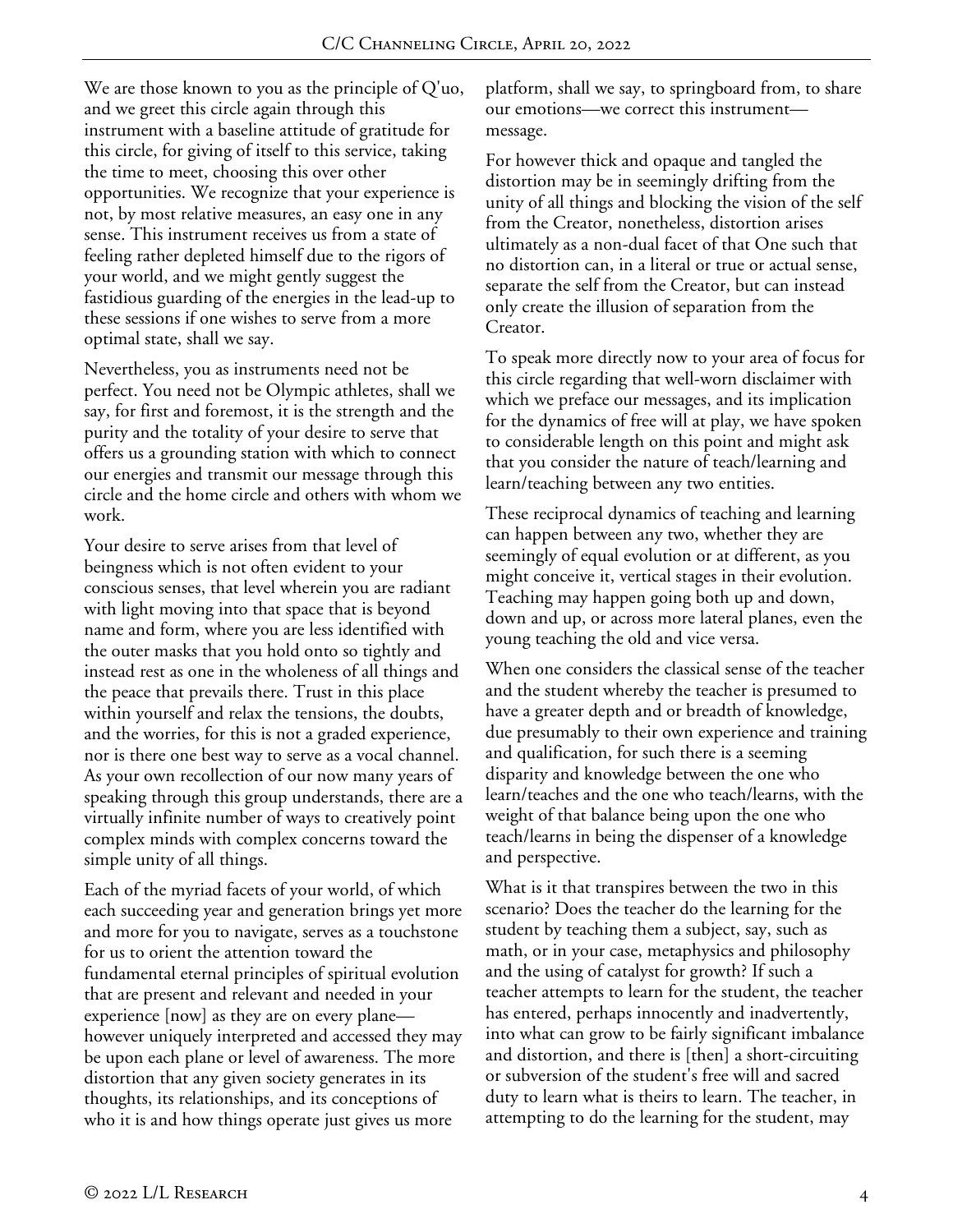supplant the student's processes and attempt to impose that teacher's view of the world upon the student.

The creation is not set up for Entity A to do the learning for Entity B. Each entity on any plane of existence is a learning, adapting, awarenessexpanding, choice-making unit. The nature of the Primal, as you call it, First Distortion of Free Will is such that every iota of creation is endowed not only with this ability, but necessity, objective and duty or job, if you will—to discover itself as the Creator through eons of evolution across the landscape of space and time and countless entities, environments, and situations.

Were one entity capable of doing the learning for others, the creation would fall out of balance and be inoperable in ways that we cannot quite convey through this instrument. So, it is that each must take in the information received in the environment of the self, into the self, and decide upon its own how to weight and evaluate, sift and sort and distill this information for the self so that it may choose its choices accordingly, and furnish itself with experience that it alone may place the next step in front of the other upon the long journey.

Our disclaimer helps to ensure and safeguard this balance. Our disclaimer does not dictate to the receiving entity to what exact use they are to put to our words, but rather it is a reminder to the self to refer to and exercise their own discernment within. It is not our wish that any entity would become reliant upon us. Our joy rather increases in witnessing the third-density entity grow in its own power to grasp the love that is inherent in any given moment in which the entity opens its awareness and surrenders its intellect and present-moment distracting patterns.

Our joy grows as the entity discovers within itself that which neither we, nor any source, can teach: that being the Creator indwelling within the heart of the being. This is the self's inalienable connection, closer to the self, much closer to the self than its own thoughts, its own memories, its body, and its breath. No words or display of information in the universe can teach the entity its own Creatorhood. Words and perspective may certainly inspire the seeking that leads, eventually, to surrender; it may offer catalyst which catalyzes this other-self upon this journey; but we cannot teach the entity what it

already is and always has been. It is for the entity, instead, to, through the disciplines of the personality, remove the camouflage that obscures the conscious awareness from abiding in what the self already is.

The self which is doing this seeking and using this catalyst in order to find what it is is paradoxically seeking while not knowing that the awareness behind the seeking is already *it*. It is as the parable of the policemen chasing the arsonist when the policeman is the arsonist. There is no way to manufacture into being, or achieve, or gain Creatorhood per se, because the self already is the Creator. It is, as this instrument understands it, akin to one gaining their feet when the feet are already there.

To assume that we, through our service, could do this so-called learning for the self would be a gross imbalance and distortion on our parts. So, instead, in respect to the sovereignty of the entity upon their own path, we remind them that our words are but a resource for their consideration, one among a variety of other resources. Everything is potentially a resource for the entity. Indeed, the entire creation is offering itself as support for the entity's upward evolution, both in pleasure and in pain. Each thing, when seen from the higher perspective, is a catalyst for the entity's growth. We are happy to share our resource in the reciprocation of teaching/learning and learning /teaching. In so doing we learn about ourselves each time we offer our message.

It is a manner of sharing a project, shall we say, with you in third density. It is a way of sharing the work in the celebration of the great honor and privilege to be alive upon any plane, to have the great and unique wonder of traversing an illusion as a seeming separate entity in order that we may re-experience the infinity which we have been all along, and thus enhance that joy that is inherent in our beings, in all of our beings.

Moreover, we would add that the disclaimer helps to create an environment which lends itself to the open exploration that is necessary for the spiritual journey, and safeguards against that which deadens the self to the necessary open exploration: that conception which you know as fundamentalism, which is [that mindset] that takes an external source to be infallible and often literal, as a strict code of life to be followed or adhered to, that creates categories of worthy and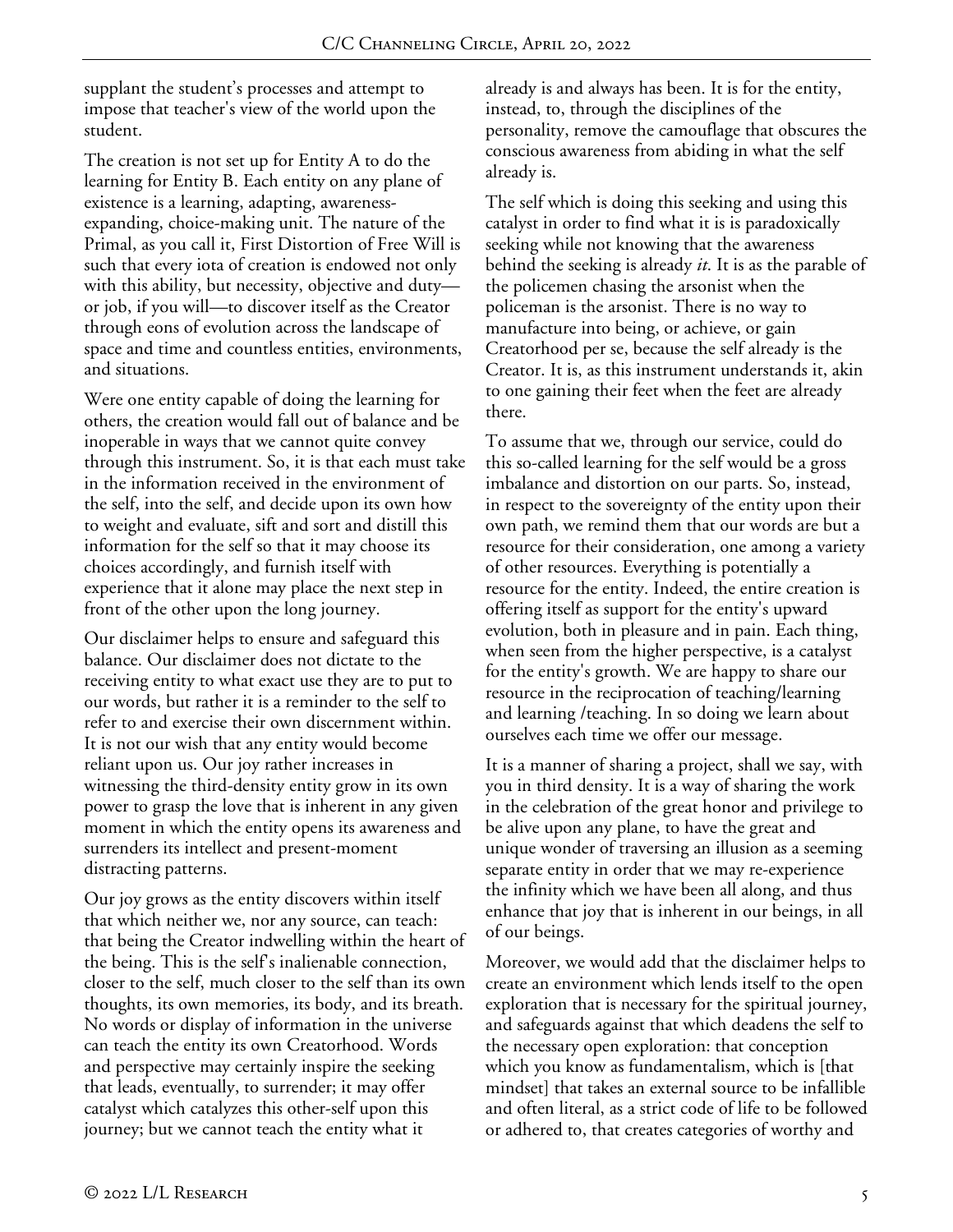unworthy people, whose edges are lined with fear that speaks to the negative consequences of disobeying the message. This is not the way of the positive polarity, as we understand it.

Far more empowered is the seeker if they may evaluate that which comes to them, including our own message, without coercion or pressure or any sort of persuasion that might limit or short-circuit their sovereign and free processes. Our attitude not only helps to guard against these energies in supporting the independence, or non-dependence of the seeker receiving our words, but it also helps to make room for the inevitable and invariable filtering distortions that will be introduced due to the nature of conscious channeling through human instruments.

This modality of channeling is one which is necessarily colored, which is to say in a very nonpejorative sense, distorted by the human instrument. There is a blending of our seed-concepts and principles and ideas with the instrument's own awareness and knowledge and facility with language and limitations. We do not speak to you purely as 100% ourselves, shall we say. We do not mean to convey that our message is misconstrued in any way, or by passing through a human instrument is misleading, else we wouldn't invest ourselves in this practice. It is just to say that when placing our consciously channeled message upon your plate through awake and aware human instruments, it would be well, perhaps, to add another grain of salt or two to your meal, as your peoples might express it; for as we are loathe that any seeker would depend on any particular syllable in our message, as if understanding of the Creator depended upon it, even more so, those serving as human instruments in this and other circles wish to protect the free will of the seeker.

Ultimately, of course, we cannot engineer how anything will be received, or what choices the seeker will make, [thus] we attempt to share a viewpoint that repeatedly underscores the primacy of free will in the operation of all things. It is a good and healthy reminder we begin our messages with this disclaimer and we will continue doing so as long as we continue this service through this group known to you as L/L research.

At this time, we take leave of this instrument and look joyfully forward to working with the everbeautiful energies of the one known as Trisha. We are those known to you as Q'uo.

## *(Trisha channeling)*

We are those known as Q'uo, and we are now with this instrument. We sincerely appreciate the opportunity to exercise and collaborate, if you will, with the entities of this circle. The dedication to service to others through this avenue of communication is seen and appreciated, held with much love and light by those the Confederation.

Additionally, there is a deep sense of gratitude for this group's desire to further understand and refine the channeling process, especially in regards to discovering and envisioning the methods and protocols utilized while honoring the free will of all involved, be that the Confederation voice, the instrument, or the seeker who may discover the words of this session and every session. This instrument is feeling rather fatigued and is struggling with a less-than-rested or prepared physical vehicle at this time. However, we shall attempt to speak a few final thoughts through her prior to transferring our contact onward. This instrument in particular feels that a wealth of information to digest has already been allowed to pass through the previous two instruments, and questions whether she can build upon, or add to, that information.

Hence, we will, perhaps, speak of one final aspect of this channeling process and that being the unique configurations of every entity and aspect of this illusion and how that might color, if you will, the transfer and the reception of what information moves through the instrument. Each entity acting as instrument is an extension of the Creator, but so configured in a way on this side of the veil, so to speak, so as to be infinitely unique, with notches and shapes and hues so as to create a one-of-a-kind sculpture-manifestation of the Creator and its creation.

Imagine this unique extension as a pipe within a series of pipes. Those of us who speak through the instruments are similarly a pipe. From the source, the information moves through us, and this movement is through our highly unique and individualized channel, or pipe, then moving through the, again, highly individualized and unique pipe of the instrument, and then the seeker who attempts to read and/or listen and/or receive that